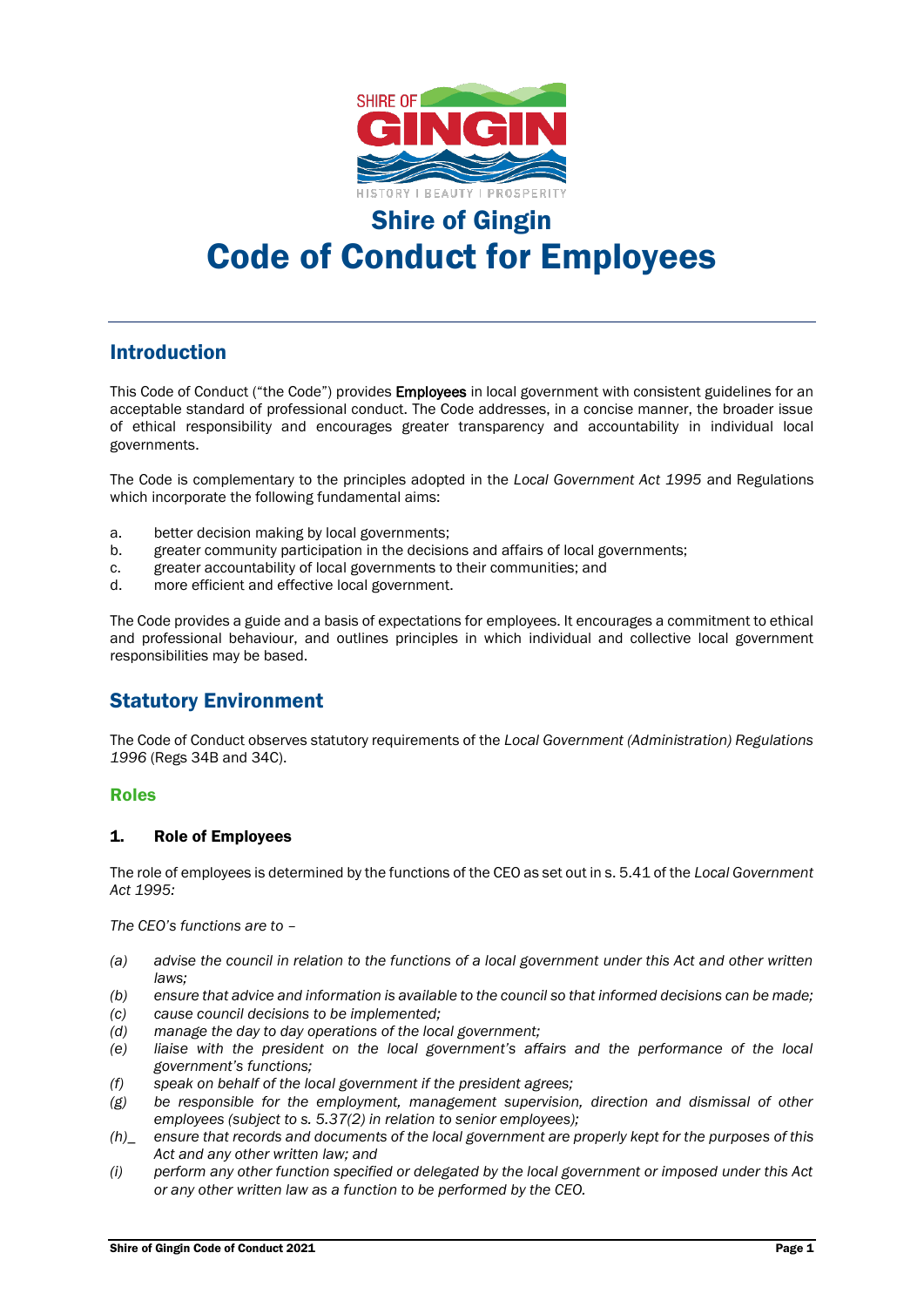# 2. Principles Affecting Employment by the Shire

The following principles, set out in s. 5.40 of the Act, apply to employment by the Shire:

- *(a) employees are to be selected and promoted in accordance with the principles of merit and equity; and*
- *(b) no power with regard to matters affecting employees is to be exercised on the basis of nepotism or patronage; and*
- *(c) employees are to be treated fairly and consistently; and*
- *(d) there is to be no unlawful discrimination against employees or persons seeking employment by the Shire on a ground referred to in the Equal Opportunity Act 1984 or on any other ground; and*
- *(e) employees are to be provided with safe and healthy working conditions in accordance with the Occupational Safety and Health Act 1984; and*
- *(f) such other principles, not inconsistent with this Division, as may be prescribed.*

For the purposes of this Code, "employee" includes a person who is under contract for services with the local government.

# Conflict and Disclosure of Interest

#### 1. Conflict of Interest

- a. Employees will ensure that there is no actual (or perceived) conflict of interest between their personal interests and the impartial fulfilment of their professional duties. An example of this could include, but is not limited to, secondary employment, contract work, etc.
- b. Employees will not engage in private work with or for any person or body with an interest in a proposed or current contract with the Shire, without first making disclosure to the CEO. In this respect, it does not matter whether advantage is in fact obtained, as any appearance that private dealings could conflict with performance of duties must be scrupulously avoided.
- c. Employees will lodge written notice with the CEO describing an intention to undertake a dealing in land within the local government district or which may otherwise be in conflict with the Council's functions (other than purchasing the principal place of residence).
- d. Employees who exercise a recruitment or other discretionary function will make disclosure before dealing with relatives or close friends and will disqualify themselves from dealing with those persons.
- e. Employees will refrain from partisan political activities which could cast doubt on their neutrality and impartiality in acting in their professional capacity. An individual's rights to maintain their own political convictions are not impinged upon by this clause. It is recognised that such convictions cannot be a basis for discrimination, and this is supported by anti-discrimination legislation.

#### 2. Interest

2.1 Financial and Proximity Interests

Employees must comply with the laws governing financial and proximity interests and, in the case of the CEO, interests relating to gifts, including the disclosure of such interests, set out in the *Local Government Act 1995*.

The onus is on employees to identify possible financial interests and other interests (such as proximity interests and non-financial interests) in order to determine whether an interest exists, what disclosure is required by this Code or applicable laws, and whether any statutory exemption applies.

Section 5.70 of the Act specifies that an employee who has an interest in any matter in respect of which the employee is providing advice or a report directly to the council or a committee must disclose the nature of the interest when giving the advice or report. If required to do so by the council or committee, then the employee must also disclose the extent of the interest.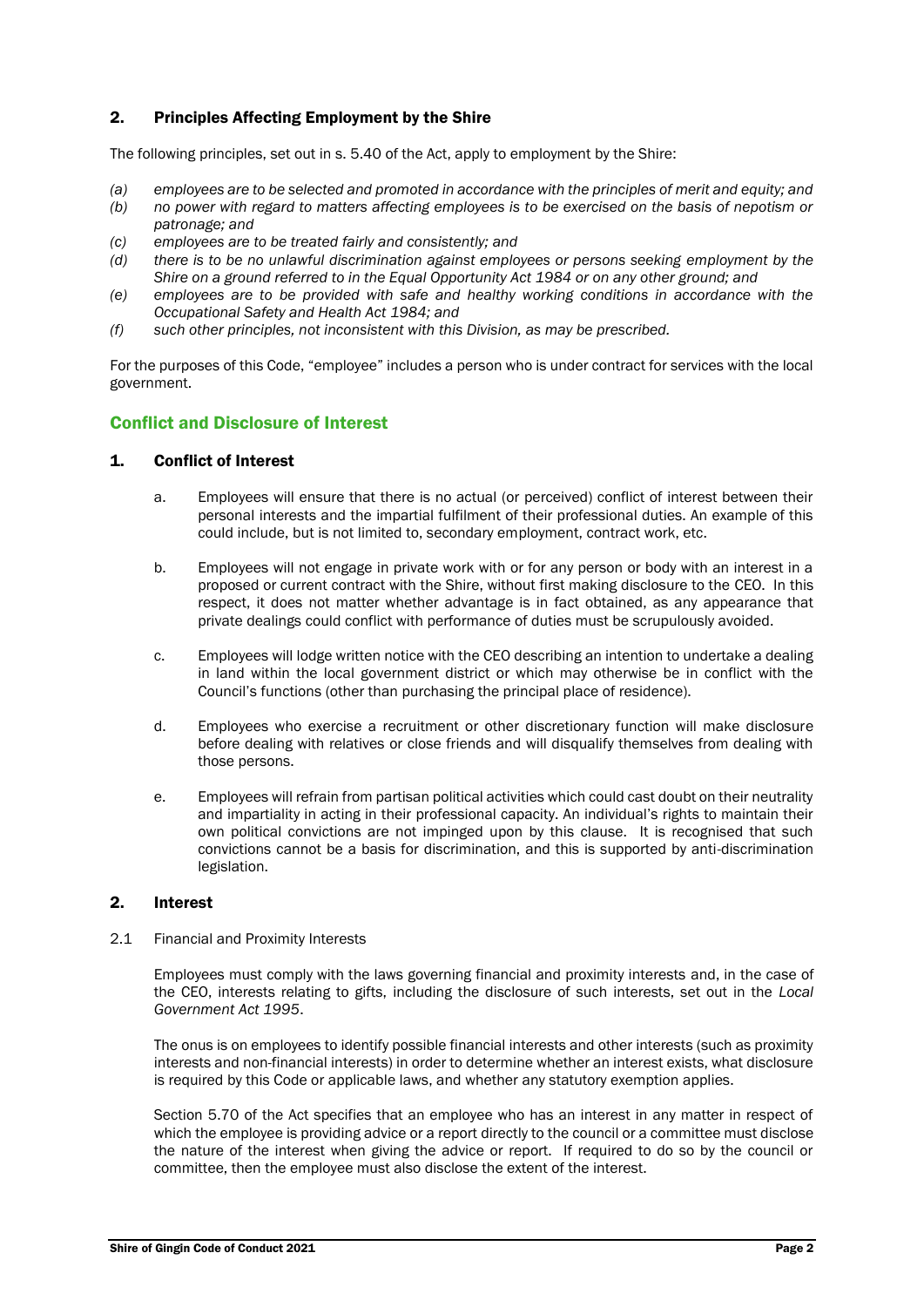#### 2.1.1 Financial Interests

Section 5.60A of the Act states that a person has a financial interest in a matter if it is reasonable to expect that the matter will, if dealt with by the local government (or by an employee, councillor, Council or committee of the local government) n a particular way, result in a financial gain, loss, benefit or detriment for the person.

A financial interest may be direct or indirect. An indirect financial interest includes where a financial relationship exists between a relevant person and another person or body requiring a local government decision in relation to a particular matter.

An employee is also required to disclose (unless the matter is exempt), if a closely associated person as defined by s. 5.62 of the Act has a financial interest in a matter.

#### 2.1.2 Proximity Interests

Section 5.60B of the *Local Government Act 1995* states that an employee has a proximity interest in a matter if the matter concerns:

- a. a proposed change to a planning scheme affecting land that adjoins the person's land; or
- b. a proposed change to the zoning or use of land that adjoins the person's land; or
- c. a proposed development (as defined in s. 5.63(5) of the Act) of land that adjoins the person's land.

Land is considered to adjoin a person's land if:

- a. it has a common boundary with the person's land; or
- b. any part of the land is directly across a thoroughfare from the person's land.

The term "land" includes any land owned by the person or in which the person has any estate or interest.

2.3 Impartiality Interests

Employees must comply with the impartiality interest provisions set out in this Code.

2.3.1 Meaning of "impartiality interest"

For the purposes of this Code, "impartiality interest" means:

*An interest that could, or could reasonably be perceived to, adversely affect the impartiality of the person having the interest and includes an interest arising from kinship, friendship or membership of an association.* (See Regulation 34(c)(1) of the *Local Government (Administration) Regulations 1996* and Regulation 11(1) of the *Local Government (Rules of Conduct) Regulations 2007*.)

An "impartiality interest" does not include a "financial interest" that is subject to the requirements of the *Local Government Act 1995*.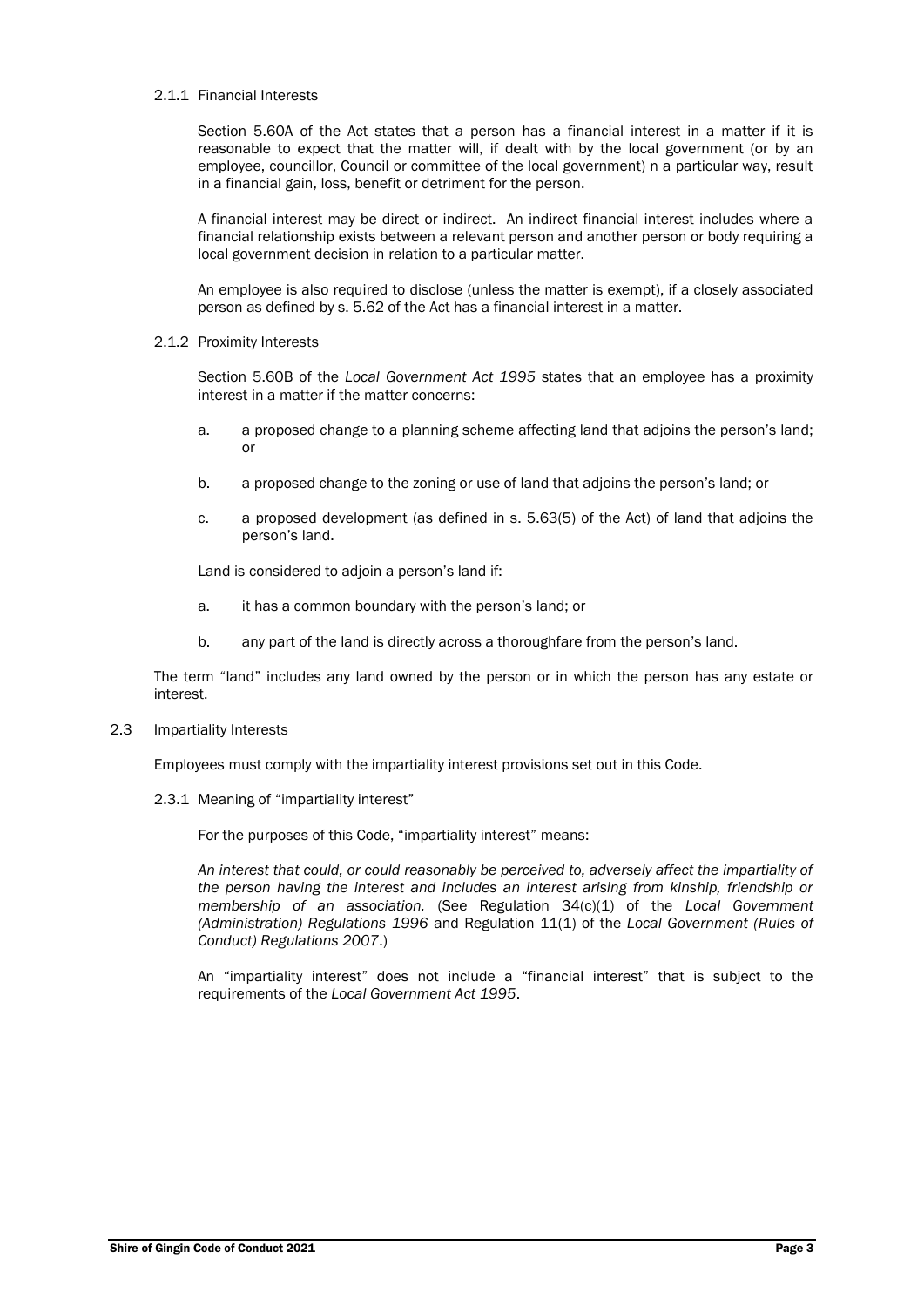#### 2.3.2 Requirement to disclose

An employee who has an impartiality interest in any matter to be discussed at a council or committee meeting attended by that person must disclose the nature of the impartiality interest:

- a. in a written notice given to the CEO before the meeting; or
- b. at the meeting immediately before the matter is discussed.

In addition, an employee who has given, or will give, advice in respect of any matter to be discussed at a committee meeting not attended by the employee must disclose the nature of any impartiality interest he or she has in the matter either:

- a. if the employee is the author of a report in the agenda for a meeting, as part of that report; or
- b. in a written notice given to the CEO before the meeting; or
- b. at the time the advice is given.

An employee is excused from the requirement to disclose an impartiality interest if the failure to disclose occurs because the person:

- a. did not know that he or she had an impartiality interest in the matter; or
- b. did not know the matter in which he or she had an impartiality interest would be discussed at the meeting and the person then disclosed the nature of the impartiality interest as soon as possible after becoming aware of the discussion of that matter.

The disclosure of an impartiality interest does not necessarily affect the ability of the employee to discuss or vote on the matter.

Where a verbal disclosure is made at a meeting without a prior written disclosure being made, a written disclosure form must be completed in relation to the impartiality interest as soon as practicable following the meeting.

2.3.3 Notice and Recording

Where an impartiality interest is disclosed in a written notice given to the CEO before a meeting, then:

- a. before the meeting the CEO is to ensure that the notice is given to the person who is to preside at the meeting; and
- b. at the meeting, the person presiding is to bring the notice and its contents to the attention of the persons present immediately before the matter to which the disclosure relates is discussed.

Where an impartiality interest is disclosed or brought to the attention of the persons present at a meeting, the nature of the impartiality interest must be recorded in the minutes of the meeting.

2.3.4 Disclosure requirements outside of Council and Committee meetings

Employees shall disclose, at any Concept Forum, Annual Meeting of Electors or community meeting, any interest or conflict which may arise on any matter in which they would ordinarily disclose an interest, if that same matter were to arise during the course of a Council or Committee meeting.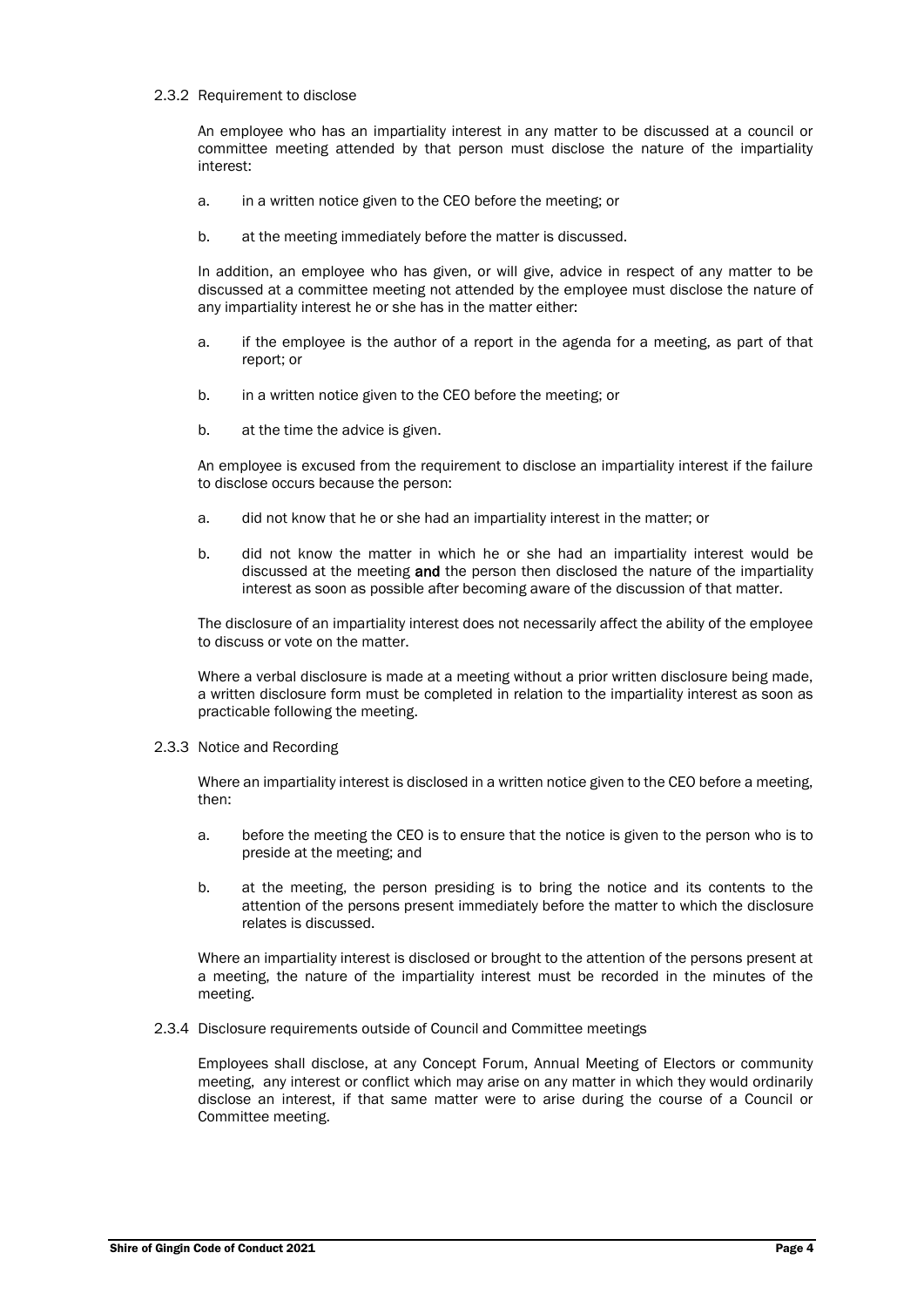# Personal Benefit

#### 1. Use of Confidential Information

Employees must not disclose to another person, unless it is required for the performance of their duties at the Shire, written or oral information that is provided to them or obtained by them in confidence, or is identified by the CEO as confidential.

Employees may not allow any unauthorised person to have access to places where confidential information is displayed, reproduced or stored.

Employees must take whatever measures are reasonably necessary to preserve confidential information, including complying with all secure measures established to safeguard confidential information from unauthorised access or use.

Nothing in this section prevents an employee from disclosing confidential information:

- a. to a legal practitioner for the purpose of obtaining legal advice; or
- b. if the disclosure is permitted by law.

### 2. Improper Use of Information

Employees must not make improper use of any information acquired in the performance of their functions under the *Local Government Act 1995* or any other written law. Employees shall use discretion with information and avoid improperly causing harm or detriment to any person, organization or the Shire.

### 3. Intellectual Property

The Shire owns rights, titles and interests in any intellectual capital or property developed during the employee's service with the Shire.

'Intellectual Property' is defined as all present and future rights to each of the following used by or on behalf of the Shire, or developed in connection with the business or operations of the Shire, before, during or after the employment:

- a. know-how;
- b. trade marks, whether registered or unregistered;
- c. inventions and improvements;
- d. domain or business names;
- c. confidential information;
- e. concepts, ideas and information;
- f. processes, data and formula;
- g. copyright, moral rights, inventions, patents, patent applications, designs; and
- h. any other intellectual property.

#### 4. Improper or Undue Influence

Employees will not take advantage of their position to:

- a. improperly influence other employees, Councillors or committee members in the performance of their duties or functions, in order to gain undue or improper (direct or indirect) advantage or gain for themselves or for any other person or body; Or
- b. improperly influence any other person in order to gain undue or improper (direct or indirect) advantage or gain, pecuniary or otherwise, for themselves or for any other person or body; or
- c. improperly disadvantage or cause detriment to the Shire of Gingin or any other person.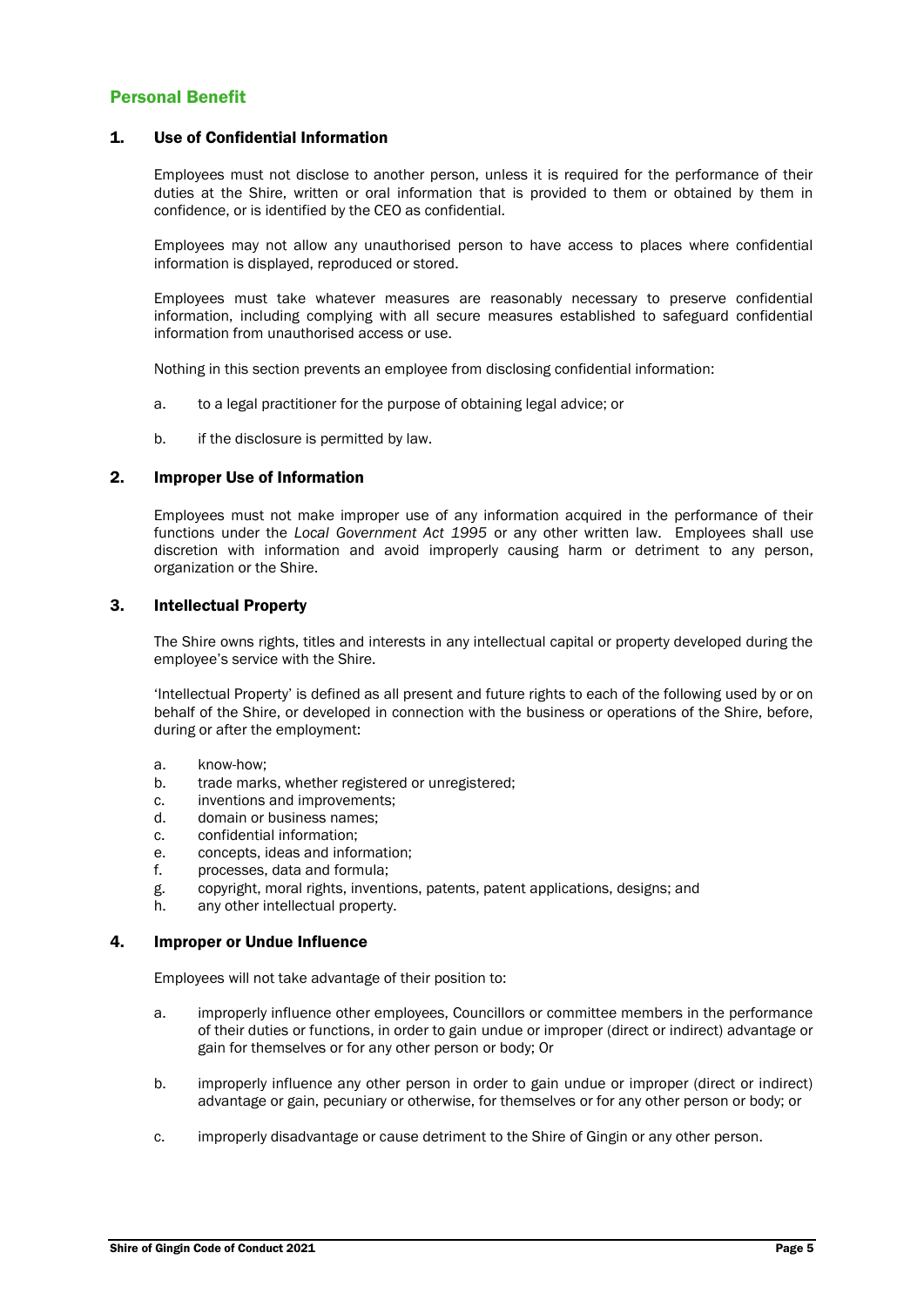# 5. Gifts

Section 5.57 of the *Local Government Act 1995* defines a *gift* as:

- a. a conferral of a financial benefit (including a disposition of property) made by one person in favour of another person unless adequate consideration in money or money's worth passes from the person in whose favour the conferral is made to the person who makes the conferral; or
- b. a travel contribution.

It is the Shire's position that an employee should not seek or accept (either directly or indirectly) any immediate or future gift (including any financial benefit, reward, donation or hospitality) for themselves, or for any other person or body, as a result of their role with the Shire.

However, it is acknowledged that there may be instances when receiving a gift is unavoidable or when refusal of a gift may be inappropriate. In these circumstances, employees must comply with the provisions of this section.

The following gifts are exempt from the requirements of this section:

- a. a gift from the following persons (relatives as defined in s.5.74 of the *Local Government Act 1995*):
	- i. Spouse or de facto spouse
	- ii. Parent;
	- iii. Grandparent;
	- iv. Brother;
	- v. Sister;
	- vi. Uncle;
	- vii. Aunt;
	- viii. Nephew;
	- ix. Niece;
	- x. Lineal descendant of you or your spouse or de facto partner; or
	- xi The spouse or de facto partner of any person identified above.

It should be noted that the above list does not include cousins, in-laws, foster children etc. If a relationship is not specifically included in the list, then the person is not recognised as a "relative" for the purposes of the *Local Government Act 1995* and gifts from that person are not exempt from the disclosure requirements of this Code of Conduct.

- b. a gift that must be disclosed under regulation 30B of the *Local Government (Elections) Regulations 1997*;
- c. a gift from a statutory authority, government instrumentality or non-profit association for professional training; or
- d. a gift from the Western Australian Local Government Association (WALGA), the Australian Local Government Association (ALGA), or Local Government Professionals WA.
- 5.1 Gift Disclosures (All Employees Other Than the CEO)
	- 5.1.1 Prohibited Gifts

#### Prohibited Gifts are:

- a. a gift worth \$300 or more; or
- b. a gift that is one of two or more gifts given to the employee by the same person or organisation within a period of six months that, in total, are worth \$300 or more; and
- c. the person or organisation offering the gift: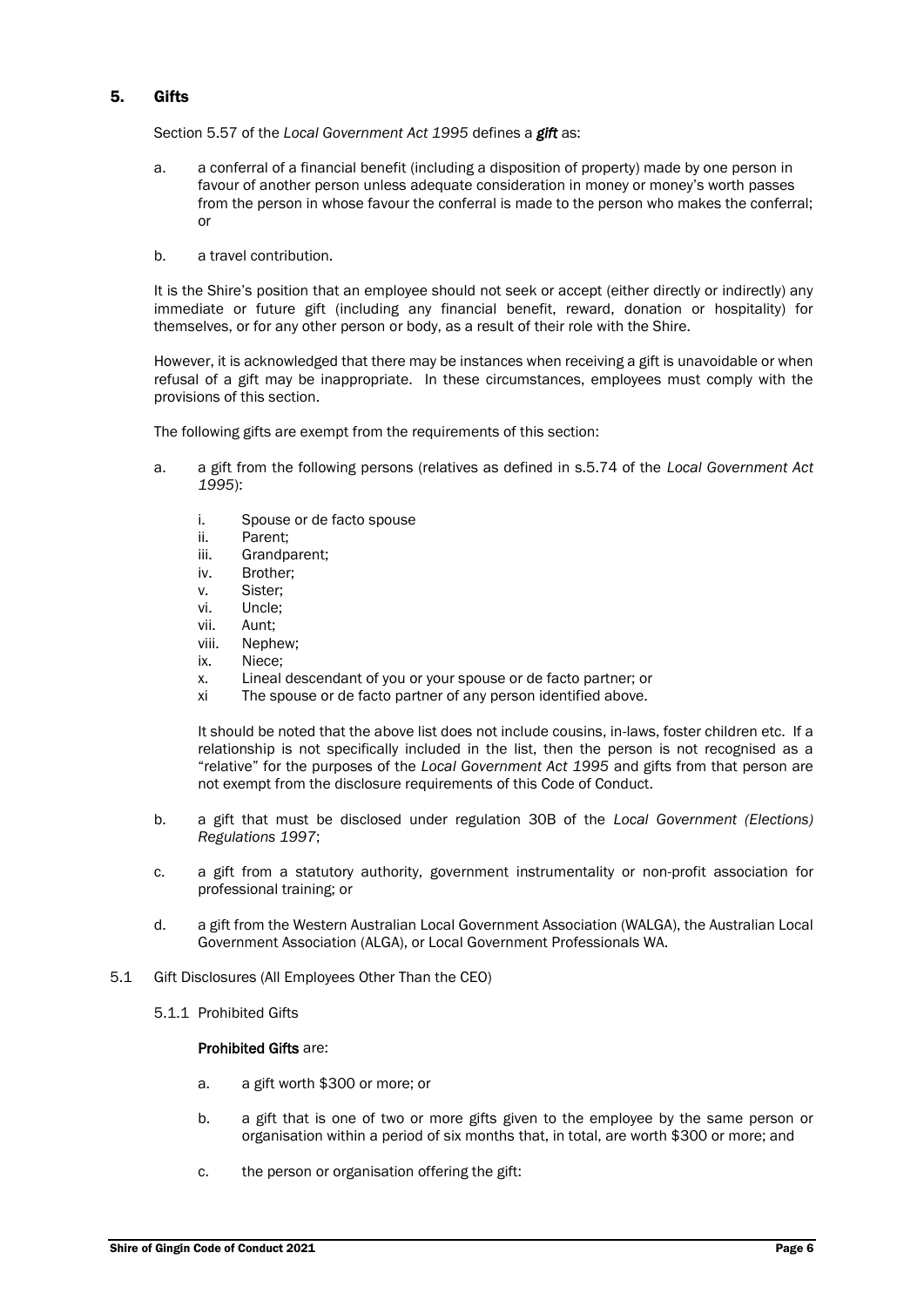- i. is undertaking or seeking to undertake an activity involving a local government discretion; or
- ii. it is reasonable to believe is *intending* to undertake an activity involving a local government discretion.

Employees must not accept a prohibited gift and any gift valued at \$300 or more should be politely declined. If it is considered inappropriate to reject a gift worth \$300 or more (such as a gift from a dignitary), then the gift should be accepted on behalf of the Shire and provided to the CEO at the first possible opportunity. Council will be formally advised of any gifts of this nature at the next ordinary Council meeting, with the gift then being displayed in an appropriate position within the Shire's Administration Centre, or otherwise stored as deemed appropriate by the CEO.

In any circumstance where it is believed that the value of a gift may approach \$300, then the precise value of the gift should be determined before acceptance to ensure compliance with this Code. It is also important to ensure that the full value of the gift is taken into account, including all hidden costs associated with acts of hospitality.

5.1.2 Notifiable Gifts

#### Notifiable Gifts are:

- a. worth between \$50 and \$300; or
- b. one of two or more gifts given to the employee by the same person or organisation within a period of six months that are in total worth between \$50 and \$300; and
- c. the person or organisation offering the gift:
	- i. is undertaking or seeking to undertake an activity involving a local government discretion; or
	- ii. it is reasonable to believe is *intending* to undertake an activity involving a local government discretion.

Notifiable gifts must be disclosed to the CEO, in writing, within 10 days of acceptance of the gift. The disclosure must include:

- a. The name of the person who gave the gift;
- b. The date on which the gift was accepted;
- c. A description, and the estimated value, of the gift;
- d. The nature of the relationship between the person who is an employee and the person who gave the gift; and
- e. If the gift is a notifiable gift because it is one of two or more gifts given to the employee by the same person within a period of six months that are in total worth between \$50 and \$300:
	- i. a description;
	- ii. the estimated value; and
	- iii. the date of acceptance,

of each other gift accepted within the six month period.

5.1.3 The CEO is required to maintain a register of notifiable gifts and record in it details of notifications given in accordance with the notifiable gift provisions of the *Local Government (Administration) Regulations 1996*. An up-to-date version of the register must be published on the Shire of Gingin's website for public information.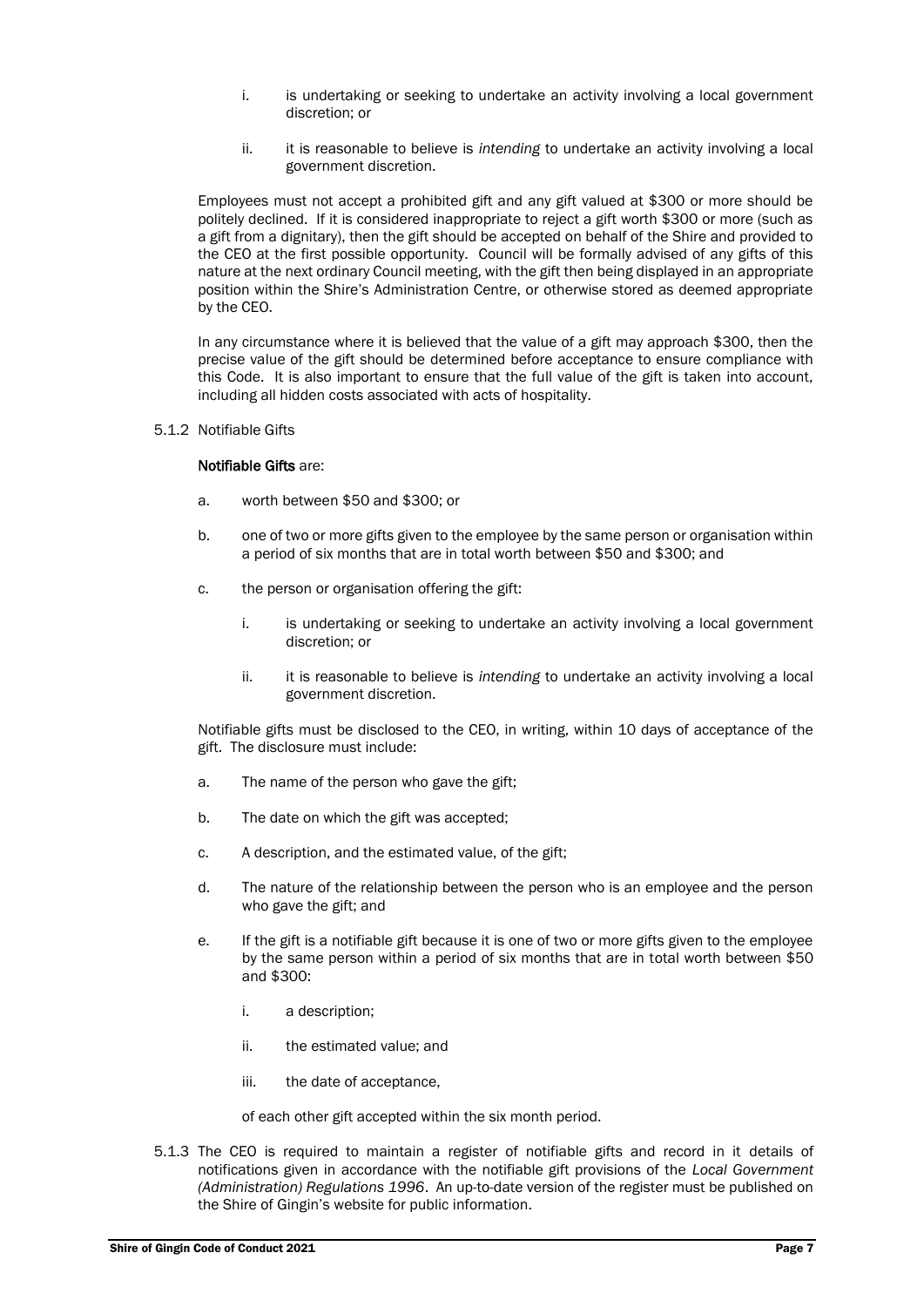#### 5.2 Gift Disclosures (CEO)

In accordance with s.5.87B of the *Local Government Act 1995* and r.20A of the *Local Government (Administration) Regulations 1996*, the CEO is required to disclose any gift or gifts received in their capacity as CEO that:

- a. has a value of over \$300; or
- b. cumulatively have a value exceeding \$300 where the gifts are received from the same donor within a period of 12 months.

The CEO must disclose any such gift in writing to the Shire President within 10 days of receipt of the gift. The disclosure must include:

- a. a description of the gift;
- b. the name and address of the person who made the gift;
- c. the date on which the gift was received;
- d. the estimated value of the gift at the time it was made;
- e. the nature of the relationship between the person who made the gift and the person who received the gift; and
- f. in the case of a travel contribution:
	- i. a description of the travel; and
	- ii. the date of the travel.
- 5.3 The CEO must keep a register of all gift disclosures made under s.5.87B. The register must be updated with details of a disclosure within 10 days of the disclosure being made, and the up-to-date register must then be published on the Shire's website for public information.

# **Conduct**

#### 1. Personal Behaviour

Employees will:

- a. Act, and be seen to act, properly and in accordance with the requirements of the law and Shire of Gingin policies and procedures, including this Code.
- b. Perform their duties impartially and in the best interests of the Shire not influenced by fear or favour.
- c. Act in good faith (i.e, honestly, for the proper purpose, and without exceeding their powers) in the interests of the Shire and the community.
- d. Make no allegations which are improper or derogatory (unless true and in the public interest) and refrain from any form of conduct, in the performance of their official or professional duties, which may cause any reasonable person unwarranted offence or embarrassment.
- e. Treat others with respect, courtesy, honesty and fairness, having regard for their interests, rights, safety and welfare.
- f. Be open and accountable to the public.
- g. Not harass or intimidate others in the conduct of the Shire's functions, duties or business.
- h. Make decisions that are based on relevant and factually correct information.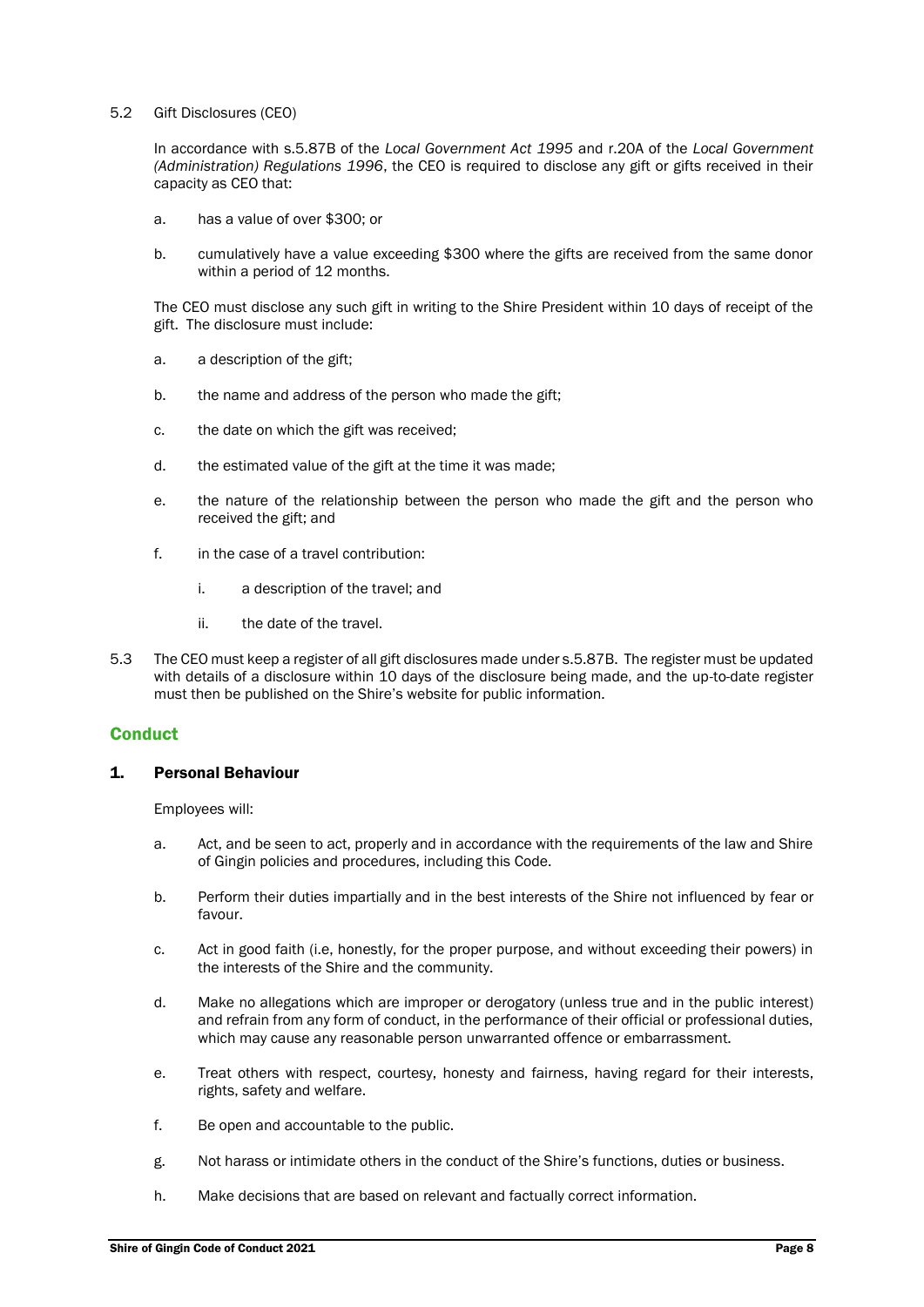- i. Always act in accordance with their obligation of fidelity to the Shire of Gingin and not publicly reflect adversely upon any decision of Council or employees.
- j. Be fit for work or any other duties associated with the role of employee of the Shire of Gingin.

# 2. Honesty and Integrity

Employees will:

- a. observe the highest standards of honesty and integrity, and avoid conduct which might suggest any departure from these standards;
- b. bring any dishonesty or possible dishonesty:
	- i. on the part of another employee (other than the CEO), the Shire President or another Councillor, or a committee member who is not a Councillor to the attention of the CEO; or
	- ii. on the part of the CEO to the attention of the Executive Manager Corporate and Community Services; and
- c. be frank and honest in their official dealings with other employees, Councillors and committee members.

# 3. Smoking

The Shire of Gingin is committed to providing employees with a healthy smoke free environment. Smoking is prohibited in areas or circumstances where there are clear safety considerations.

All employees who smoke during their designated lunch break are to consider other people. When out of doors and the smoke is affecting a person in the vicinity, the smoker is to move far enough away that the smoke will not come into contact with others. If a smoker is asked to extinguish a cigarette or move away from an area, they will comply with the request.

# 4. Drugs and Alcohol

Employees must take all reasonable care not to endanger the safety of themselves or others (including customers) in the workplace. Alcohol and drug usage becomes an occupational safety and health issue if an employee's ability to exercise judgment, coordination, motor control, concentration and alertness at the workplace is impaired.

The consumption of alcohol and/or drugs while at work is unacceptable, except in relation to any authorised and responsible use of alcohol at workplace social functions. Employees are required to present themselves for work and remain, while at work, capable of performing their work duties safely. An employee who is under the influence of, or impaired by alcohol and/or drugs at the workplace, may face disciplinary action.

Employees are not permitted to buy, take or sell drugs on Shire of Gingin premises. "Drugs" means a chemical or natural substance, whether legal or illegal, which has the ability to impair an employee's physical or mental capacity. This includes drugs of an illicit nature.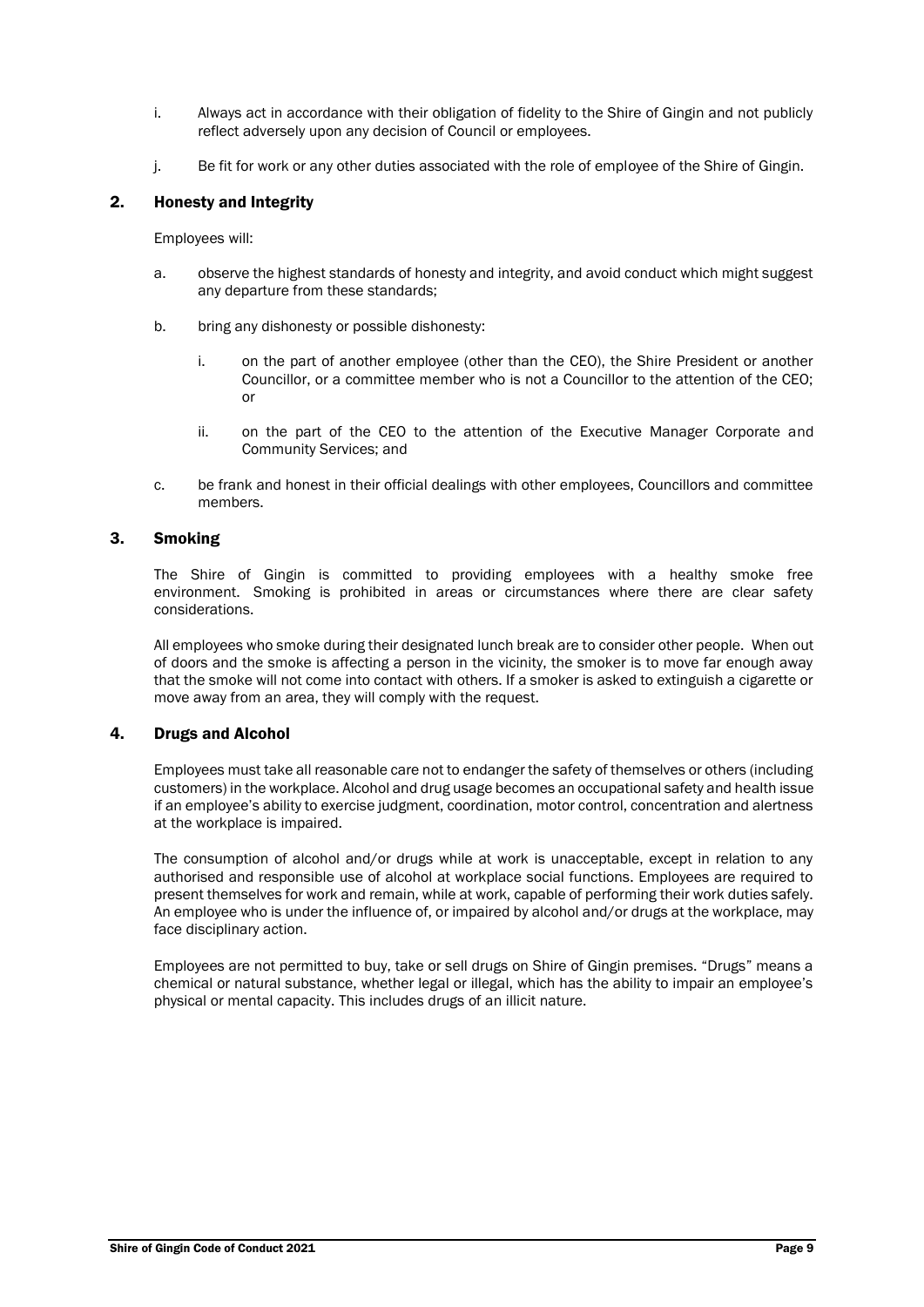Employees who have been prescribed medication by a medical practitioner, or who purchase over the counter medication that could interfere with their ability to safely carry out their role, or cause other employees to be impaired, must inform their Manager or the Human Resources Officer as soon as possible and disclose any side effects that the medication they are taking may cause.

The consumption of alcohol on Shire premises is not permitted, and all employees who undertake work on Shire premises, must have a blood alcohol concentration of not more than 0.000%. The exception to this requirement is the reasonable consumption of alcohol permitted by the Shire at preapproved work functions.

### 5. Illness and Attendance at Work

An employee must provide the Shire with notice of the need to take personal/carer's leave before their shift commences, or if this is not possible, as soon as practicable. The employee must also advise the Shire of the period or expected period of leave.

The Shire may request evidence that would satisfy a reasonable person of the need to take personal/carer's leave, which includes a medical certificate from a medical practitioner.

The Shire will allow employees to take five (5) single (non-consecutive) working days of personal/carer's leave per calendar year without requesting a medical certificate, provided the leave does not fall on either side of a standard weekend, long weekend or other periods of leave such as annual or long service leave. If an employee is absent for two or more continuous working days or more than five single (non-consecutive) working days in a calendar year, the Shire requires the employee to provide a medical certificate.

Medical certificates must be provided to the employee's supervisor immediately on return to work and must not be left attached to timesheets.

If an employee is unwell with an infectious illness (eg, influenza virus, viral gastroenteritis, etc) the Shire advocates staying home to recover and prevent the illness being spread to colleagues.

# 6. Social Media

Personal communications and statements made privately in conversation, written, recorded, emailed or posted in personal social media have the potential to be made public, whether intended or not.

Employees must not, unless undertaking a duty in accordance with their employment, disclose information, make comments or engage in communication activities about or on behalf of the Shire of Gingin, Councillors, Shire employees or contractors which breach this Code of Conduct.

Employee comments which become public and breach the Code of Conduct, or any other operational policy or procedure may constitute a disciplinary matter and may also be determined as misconduct and be notified in accordance with the *Corruption, Crime and Misconduct Act 2003*.

# Performance of Duties

While on duty, employees will give substantially their whole time and attention to the Shire's business and ensure their work is carried out efficiently, economically and effectively, and that their standard of work reflects favourably both on them and on the Shire.

# 1. Compliance with Lawful Orders

- a. Employees will comply with any lawful order given by any person having authority to make or give such an order, with any doubts as to the propriety of any such order being taken up with the superior of the person who gave the order and, if resolution cannot be achieved, with the CEO.
- b. Employees will give effect to the lawful policies of the Shire, whether or not they agree with or approve of them.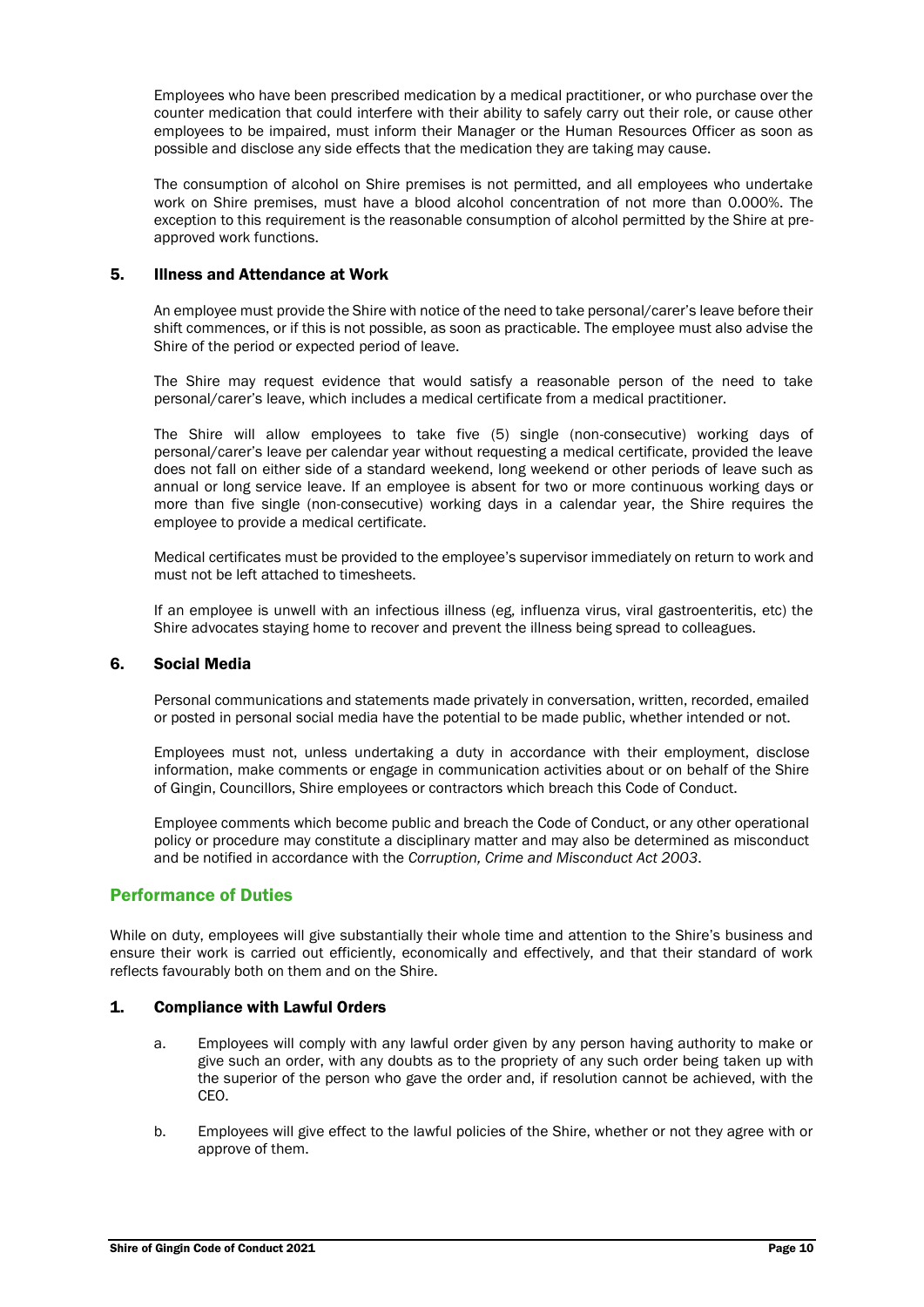# 2. Administrative and Management Practices

Employees will ensure compliance with proper and reasonable administrative practices and conduct, and professional and responsible management practices.

## 3. Corporate Obligations

- 3.1 Standard of Dress
	- a. Employees are expected to comply with neat and responsible dress standards, which includes wearing the Shire's corporate uniform and/or personal protective clothing (where applicable).
	- b. The Shire allows employees to dress casually on Fridays in return for a gold coin donation, which is an initiative to fundraise for local causes and charities. It is however a requirement that employees present to work in 'smart casual' attire, which is appropriate to the work undertaken, and is clean, tidy and presentable. For example, items not considered to be appropriate are: short dresses, skirts or shorts; beach, sporting or exercise wear; low cut or strappy tops/shirt; rubber thongs; and items of clothing with wording which may be considered inappropriate, e.g. personal, business, political, racial or sexual references.
	- c. Management reserves the right to adopt policies relating to corporate dress and to raise the issue of dress with individual employees.
- 3.2 Communication and Public Relations
	- a. All aspects of communication by employees (including verbal, written or personal), involving the Shire's activities should reflect the status and objectives of the Shire. Communications should be accurate, polite and professional.
	- b. Information of a confidential nature will not be communicated until it is no longer treated as confidential;
	- c. Information relating to decisions of the Shire on approvals, permits and so on, may only be communicated in an official capacity by a designated officer of the Shire;
	- d. Information concerning adopted policies, procedures and decisions of the Shire is to be conveyed accurately.
- 3.3 Requirement for Police Clearance

All employees are required to provide a current Police Clearance at their own expense prior to commencement of employment, and thereafter when required or requested to do so by the CEO.

# 4. Relationships between Employees and Councillors

An effective employee will work as part of the Shire team, which includes CO, Executive Managers, Colleagues and Councillors. That teamwork will only occur if employees and Councillors have a mutual respect and co-operate with each other to achieve the Shire's corporate goals and implement the Shire's strategies.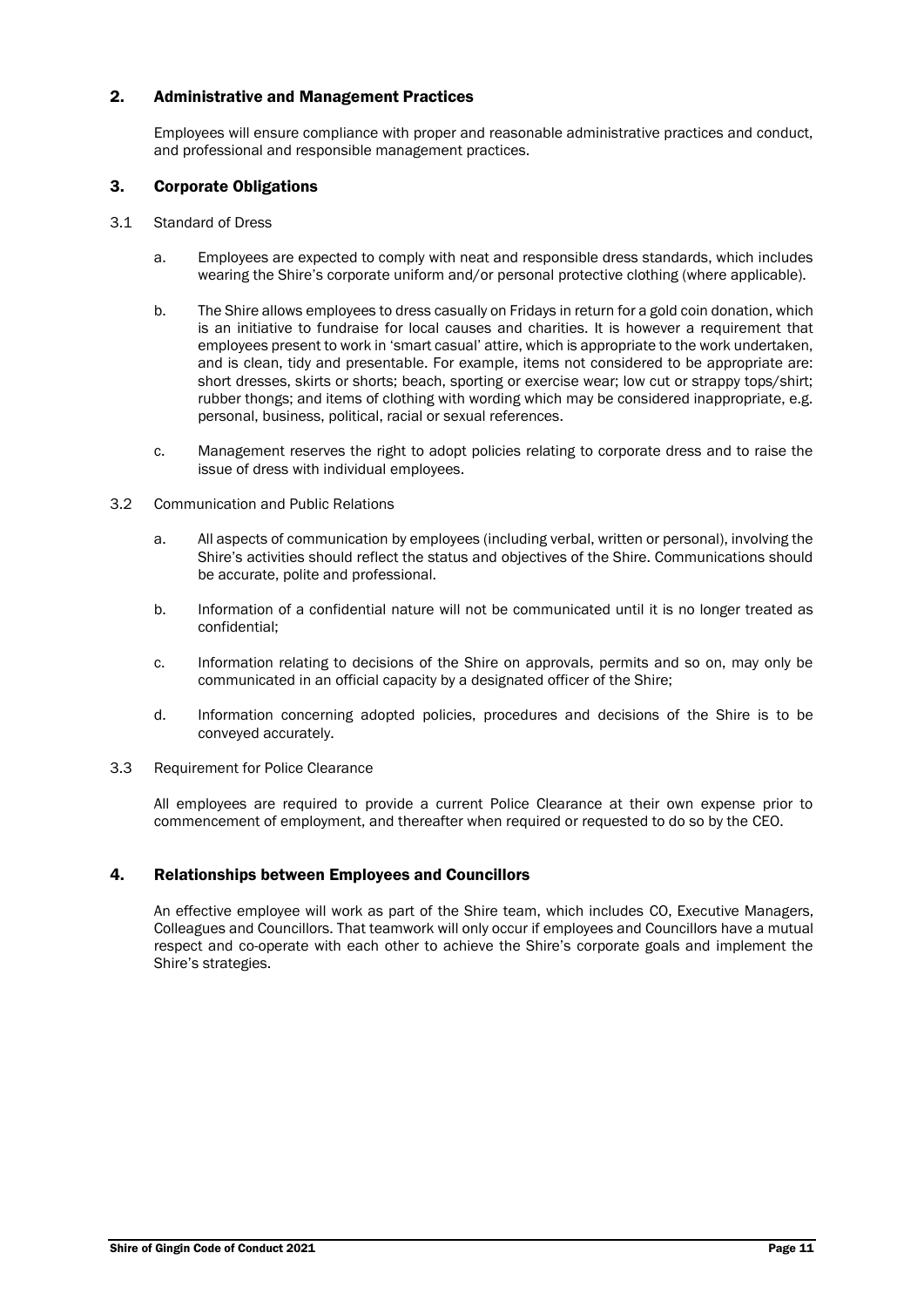# Dealing with Council Property

## 1. Use of Local Government Resources

Employees will:

- a. Be scrupulously honest in their use of the Shire's resources and shall not misuse them or permit their misuse (or the appearance of misuse) by any other person or body.
- b. Use Shire resources entrusted to them effectively and economically in the course of their duties.
- c. Not use the Shire's resources for private purposes (other than when supplied as part of a contract of employment), unless properly authorised to do so, and appropriate payments are made (as determined by the CEO).

### 2. Travelling and Sustenance Expenses

Employees will only claim or accept travelling and sustenance expenses arising out of travel-related matters which have a direct bearing on the services, policies or business of the Shire in accordance with Council policy and the provision of the *Local Government Act 1995.*

Employees must make every endeavour to arrange for use of a Shire vehicle when attending Shirerelated events, including training, conferences, meetings and social functions. If a pool vehicle is not available, then employees should arrange the availability of another Shire vehicle through their Executive Manager. Use of private vehicles for Shire-related travel is not permitted unless prior approval is granted by an Executive Manager.

### 3. Access to Information

Employees will ensure that Councillors are given access to all information necessary for them to properly perform their functions and comply with their responsibilities as Councillors.

# Reporting Breaches of the Code by Employees

Any person who has reason to believe that an employee other than the CEO has breached the standards of conduct set out in the Code may refer the matter to the CEO, who will consider the matter and deal with it in accordance with the management protocols, procedures and/or practices of the Shire and any applicable law concerning employees.

Any person who has reason to believe that the CEO has breached the standards of conduct set out in the Code may refer the matter to the Executive Manager Corporate and Community Services, who will consider the matter and deal with it in accordance with the management protocols, procedures and practices of the Shire and any applicable law.

Every report of a breach is to be dealt with quickly and fairly in accordance with the principles of procedural fairness